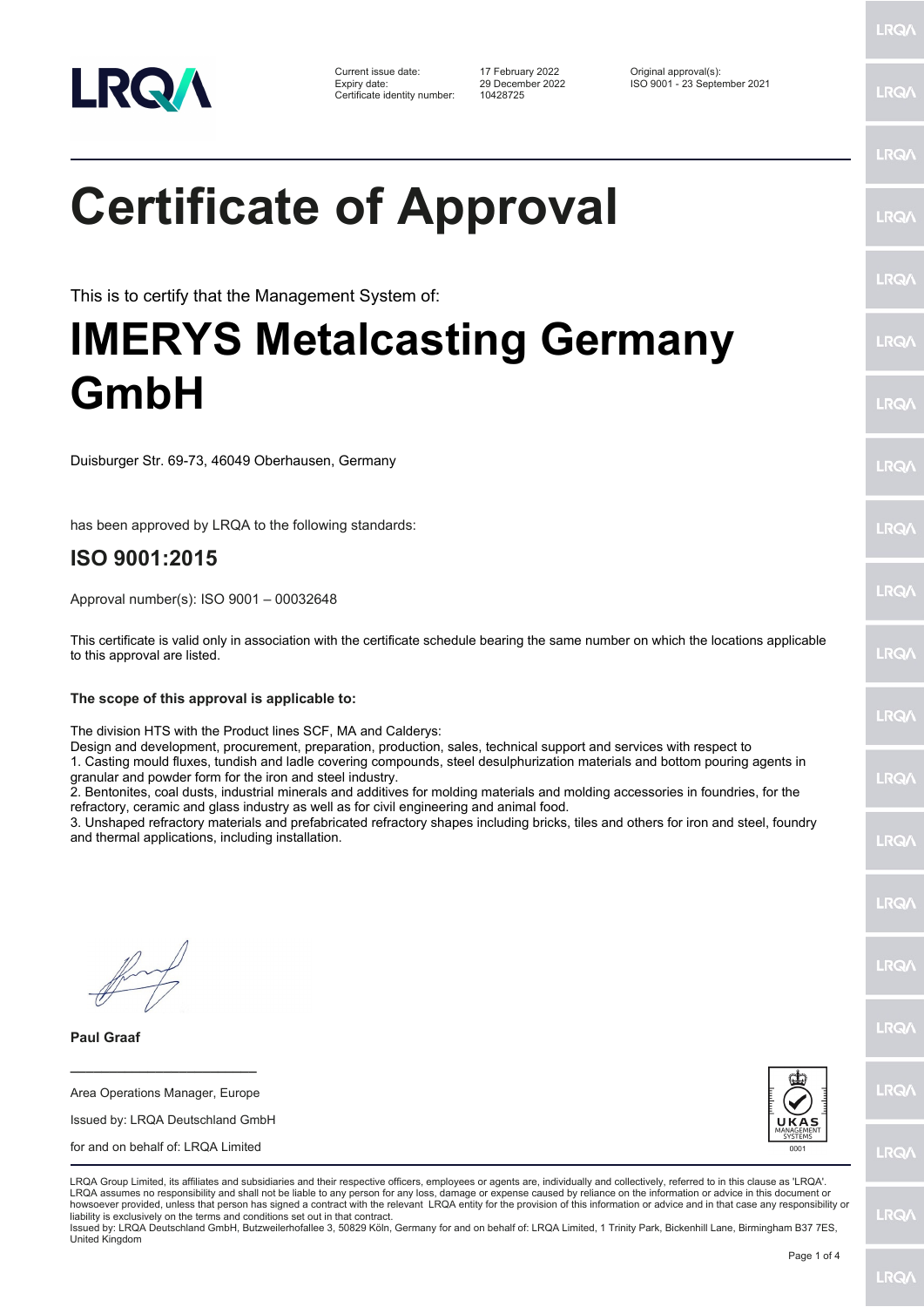

LRQ/\

LRQ/\

Certificate identity number: 10428725

| Location                                                                                                | <b>Activities</b>                                                                                                                                                                         | <b>LRQA</b> |
|---------------------------------------------------------------------------------------------------------|-------------------------------------------------------------------------------------------------------------------------------------------------------------------------------------------|-------------|
| <b>IMERYS Metalcasting Germany GmbH</b><br>Duisburger Str. 69-73, 46049 Oberhausen,<br>Germany          | ISO 9001:2015<br>Design, manufacturing and sales of continuous casting<br>mould flux, tundish and ladle covering compounds, steel<br>desulfurization materials and bottom pouring flux in | <b>LRQ/</b> |
|                                                                                                         | granular & powder form including technical service.                                                                                                                                       | <b>LRQA</b> |
| <b>IMERYS Metalcasting Germany GmbH</b><br>Werk Mannheim, Ruhrorter Str. 72, 68219 Mannheim,<br>Germany | ISO 9001:2015<br>Development, procurement, preparation, production,<br>sales and service with respect to bentonites, coal dusts                                                           | <b>LRQA</b> |
|                                                                                                         | and other industrial minerals for metal casting moulds in<br>the foundry market, for the refractory, ceramic and glass<br>industry as well as for civil engineering and animal food.      | <b>LRQ/</b> |
| <b>IMERYS Metalcasting Germany GmbH</b><br>Werk Marl-Sinsen, Schmielenfeldstr. 78,                      | ISO 9001:2015<br>Development, procurement, preparation, production,<br>sales and service with respect to bentonites, coal dusts                                                           | <b>LRQA</b> |
| 45772 Marl, Germany                                                                                     | and other industrial minerals for metal casting moulds in<br>the foundry market, for the refractory, ceramic and glass<br>industry as well as for civil engineering and animal food.      | LRQ/        |
| <b>IMERYS Metalcasting Germany GmbH</b><br>ISO 9001:2015                                                | Preparation and production of bentonites, coal dusts and                                                                                                                                  | <b>LRQA</b> |
| Werk Marl-Brassert, Am Kanal 90, 45768 Marl Brassert,<br>Germany                                        | other industrial minerals for metal casting moulds in the<br>foundry market, for the refractory, ceramic and glass<br>industry as well as for civil engineering and animal food.          | <b>LRQ/</b> |
| Monrefco Beteiligungsgesellschaft mbH<br>In der Sohl 122, 56564 Neuwied, Germany                        | ISO 9001:2015<br>Holding.                                                                                                                                                                 | LRQ/        |
| <b>Calderys Deutschland GmbH</b><br>Straßheimer Str. 3, 61169 Friedberg, Germany                        | ISO 9001:2015<br>Sales of unshaped refractory materials and prefabricated<br>refractory shapes.                                                                                           | <b>LRQ/</b> |
|                                                                                                         |                                                                                                                                                                                           | LRQ/        |
|                                                                                                         |                                                                                                                                                                                           | <b>LRQA</b> |
|                                                                                                         | UKAS                                                                                                                                                                                      | <b>LRQ/</b> |
|                                                                                                         | MANAGEMENT<br>0001                                                                                                                                                                        | LRQ/        |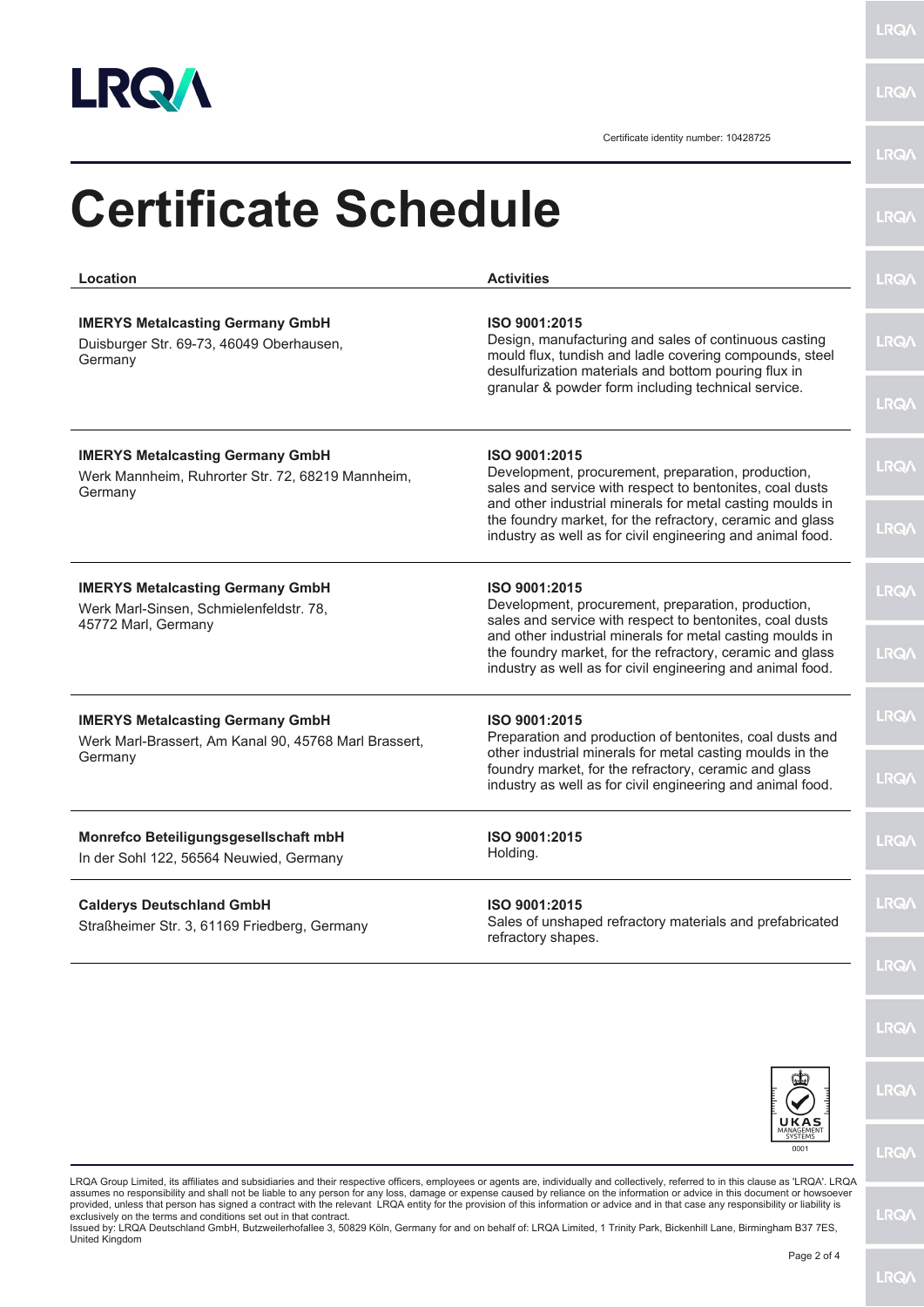

**LRQA** 

Certificate identity number: 10428725

|                                                                                                                                                                                                                                   |                                                                                                                                                                                                                                                                                                                         | <b>HIMME!</b> |
|-----------------------------------------------------------------------------------------------------------------------------------------------------------------------------------------------------------------------------------|-------------------------------------------------------------------------------------------------------------------------------------------------------------------------------------------------------------------------------------------------------------------------------------------------------------------------|---------------|
| <b>Certificate Schedule</b>                                                                                                                                                                                                       |                                                                                                                                                                                                                                                                                                                         | <b>LRQ/\</b>  |
| Location                                                                                                                                                                                                                          | <b>Activities</b>                                                                                                                                                                                                                                                                                                       | <b>LRQA</b>   |
| <b>Calderys Deutschland GmbH</b><br>Werk Neuwied, In der Sohl 122, 56564 Neuwied,<br>Germany                                                                                                                                      | ISO 9001:2015<br>Development, construction, production, sales and<br>installation of unshaped refractory materials and<br>prefabricated refractory shapes for iron and steel, foundry                                                                                                                                   | <b>LRQA</b>   |
|                                                                                                                                                                                                                                   | and thermal applications.                                                                                                                                                                                                                                                                                               | <b>LRQ/</b>   |
| <b>Calderys Deutschland GmbH</b><br>Friedrich List Platz 1, 04103 Leipzig,<br>Germany                                                                                                                                             | ISO 9001:2015<br>Sales of unshaped refractory materials and prefabricated<br>refractory shapes.                                                                                                                                                                                                                         | <b>LRQA</b>   |
| <b>Imerys Metalcasting France Sarl</b><br>ISO 9001:2015<br>218 bis Rue de Menchecourt, 80 100 Abbeville,<br>France<br>desulfurization materials and bottom pouring flux in<br>granular & powder form including technical service. | Design, manufacturing and sales of continuous casting<br>mould flux, tundish and ladle covering compounds, steel                                                                                                                                                                                                        | <b>LRQA</b>   |
|                                                                                                                                                                                                                                   |                                                                                                                                                                                                                                                                                                                         | <b>LRQA</b>   |
| <b>Imerys Metalcasting France Sarl</b><br>Terminal Agro-Alimentaire, Rue de Doris,<br>44550 Montoir de Bretagne, France                                                                                                           | ISO 9001:2015<br>Development, procurement, preparation, production,<br>sales and service with respect to bentonites, coal dusts<br>and other industrial minerals for metal casting moulds in<br>the foundry market, for the refractory, ceramic and glass<br>industry as well as for civil engineering and animal food. | <b>LRQA</b>   |
|                                                                                                                                                                                                                                   |                                                                                                                                                                                                                                                                                                                         | <b>LRQ/</b>   |
| <b>Imerys Bentoinite Italy SpA</b><br>136, Loc. Ponteprino Str., 17017 Cosseria (Savona), Italy                                                                                                                                   | ISO 9001:2015<br>Development, procurement, preparation, production,<br>sales and service with respect to bentonites, coal dusts                                                                                                                                                                                         | <b>LRQA</b>   |
|                                                                                                                                                                                                                                   | and other industrial minerals for metal casting moulds in<br>the foundry market, for the refractory, ceramic and glass<br>industry as well as for civil engineering and animal food.                                                                                                                                    | <b>LRQA</b>   |
| S&B Endustriyel Mineraller A.S.<br>Karabiga - Biga Karayolu Caltepe Mevkii,<br>Turkey                                                                                                                                             | ISO 9001:2015<br>Development, procurement, preparation, production,<br>sales and service with respect to bentonites, coal dusts                                                                                                                                                                                         | <b>LRQA</b>   |
|                                                                                                                                                                                                                                   | and other industrial minerals for metal casting moulds in<br>the foundry market, for the refractory, ceramic and glass<br>industry as well as for civil engineering and animal food.                                                                                                                                    | <b>LRQ/</b>   |
|                                                                                                                                                                                                                                   |                                                                                                                                                                                                                                                                                                                         | <b>LRQ/</b>   |
|                                                                                                                                                                                                                                   |                                                                                                                                                                                                                                                                                                                         | <b>LRQA</b>   |
|                                                                                                                                                                                                                                   |                                                                                                                                                                                                                                                                                                                         |               |

LRQA Group Limited, its affiliates and subsidiaries and their respective officers, employees or agents are, individually and collectively, referred to in this clause as 'LRQA'. LRQA<br>assumes no responsibility and shall not

 $0001$ 

**LRQA** 

**LRQ/\**